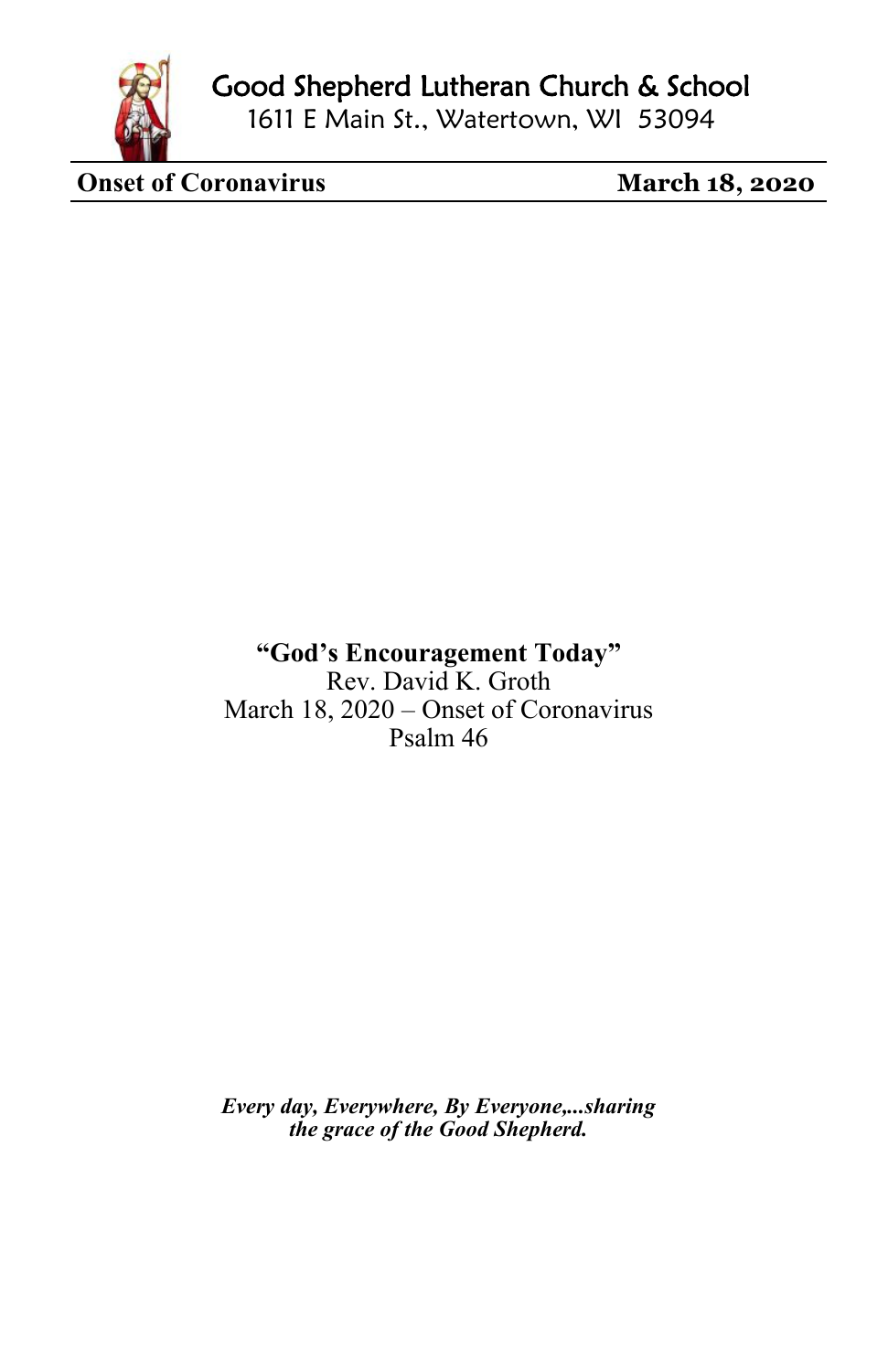**Collect:** O God, You see that of ourselves we have no strength. By Your mighty power defend us from all adversities that may happen to the body and from all evil thoughts that may assault and hurt the soul; through Jesus Christ, Your Son, our Lord, who lives and reigns with You and the Holy Spirit, one God, now and forever. **Amen**

So here we are. My, how everything has changed right. Suddenly something that seemed so distant and far away and in a foreign land, something that started, we're told, at a wet market in the Hunan province of China is knocking at the front door Watertown, WI, and it is shaking our world. There's a bit of chaos in the air. At work, I know I'm flying by the seat of my pants and some of you probably are as well. In the grocery stores with whole aisles having been cleaned out. (By the way, I'll trade you some fresh maple syrup for some hand sanitizer and T.P. Just kidding. I have enough hand sanitizer.)

But the fears are real. Fear that your employer may not be able to pay you. Or maybe you've already been laid off. Fear for elderly family members. Fear for the health of your friends. Fear for your own safety. Fear for what the long-term impact will by on your retirement savings.

And this social distancing is so unnatural, isn't it? Just when we want to be in the company of family and friends, just when we want to congregate in God's house, we cannot. My son came home from Prague last night. I picked him up from O'Hare Airport. I haven't seen him in a couple of months. We bumped elbows and then promptly put on a couple of those precious paper masks. He's in a mandatory 14 day quarantine now in an empty apartment in Madison. I'm thankful he's back, but I'd prefer that he were home with me.

Meanwhile, the grown-ups in charge at the national level, in spite of customary swagger, seem overwhelmed and overmatched, behind the curve, and ill-prepared, not having anticipated the severity of the threat, short of even simple, basic supplies like test kits and paper masks. It has certainly exposed what government can and cannot do for us. And it makes me think of Jeremiah 17, "Cursed is the man who trusts in man and makes flesh his strength, whose heart turns away from the Lord. He is like a shrub in the desert and shall not see any good come. He shall dwell in the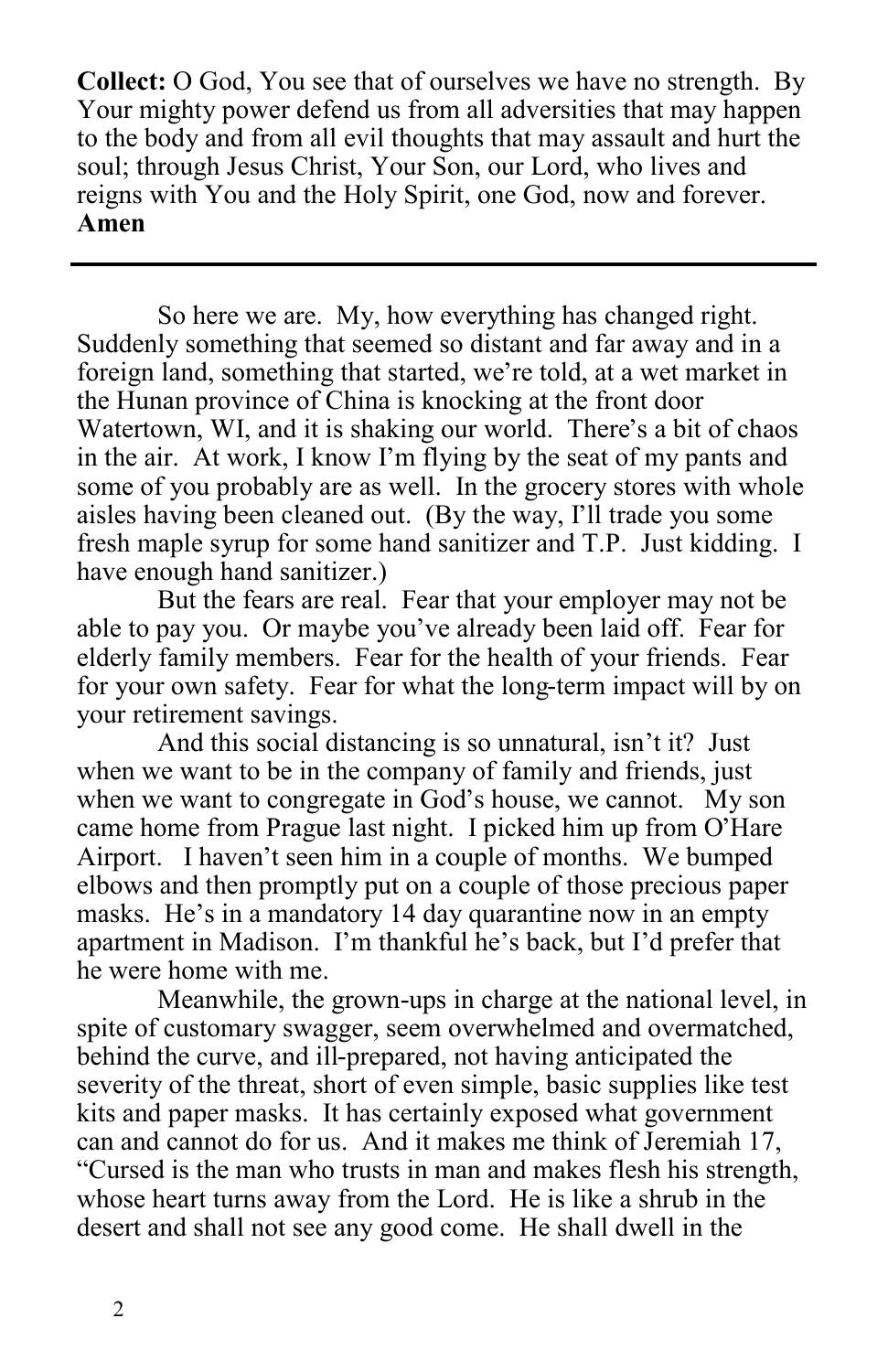parched places of the wilderness, in an uninhabited salt land."

So it's a strange world we live in. I've never experienced an earthquake, but it sort of feels like the ground is shaking. It feels a little bit like Psalm 46. I read the first three verses:

"God is our refuge and strength, a very present help in trouble. Therefore we will not fear though the earth gives way, though the mountains be moved into the heart of the sea, though its waters roar and foam, though the mountains tremble at its swelling."

Some of the psalms were written for good times, when all is well, and the world is sane and safe and orderly. They are psalms to pray when everything makes sense, when we know where we stand, we know our place in the world and with God.

The trouble, of course, is that life is not always like that. And so there are other psalms for when our world seems to have been turned upside down and inside out. Someone called them psalms of disorientation. These are psalms for those days like today when things look bleak and people are feeling anxious and vulnerable, times when old certainties no longer hold. These are psalms to pray when we're feeling abandoned by God, or when we're confused about his will and plan for us. Psalm 46 is one of those psalms. I believe this ancient psalm is highly relevant today, given all the dangers and our cultural dismay and anxiety.

God, the psalm promises, is not only present in the good times, when nature is kind, and the sea calm, and children are all healthy, personal well-being secure, and enemies subdued and quiet. God, this psalm asserts, is present and may be relied upon when nature is unkind, when mountains shake, and the sea roars, when pestilence slithers into our communities, into our homes and into our bodies– when we feel disoriented, when nothing is secure or stable. Doesn't that describe life today?

It is precisely during these times that you can count on the strong presence of God. That's the promise of this psalm. He will be your refuge and strength. You will not be alone. In him you are safe come what may.

For we believe that God came and lived in our disoriented world in Jesus Christ. We believe God was present as he lived and taught and healed and laughed and enjoyed the company of his friends. In the good days, that is. But we believe God was present in the dark times too, when he was pursued and tested by the religious authorities,